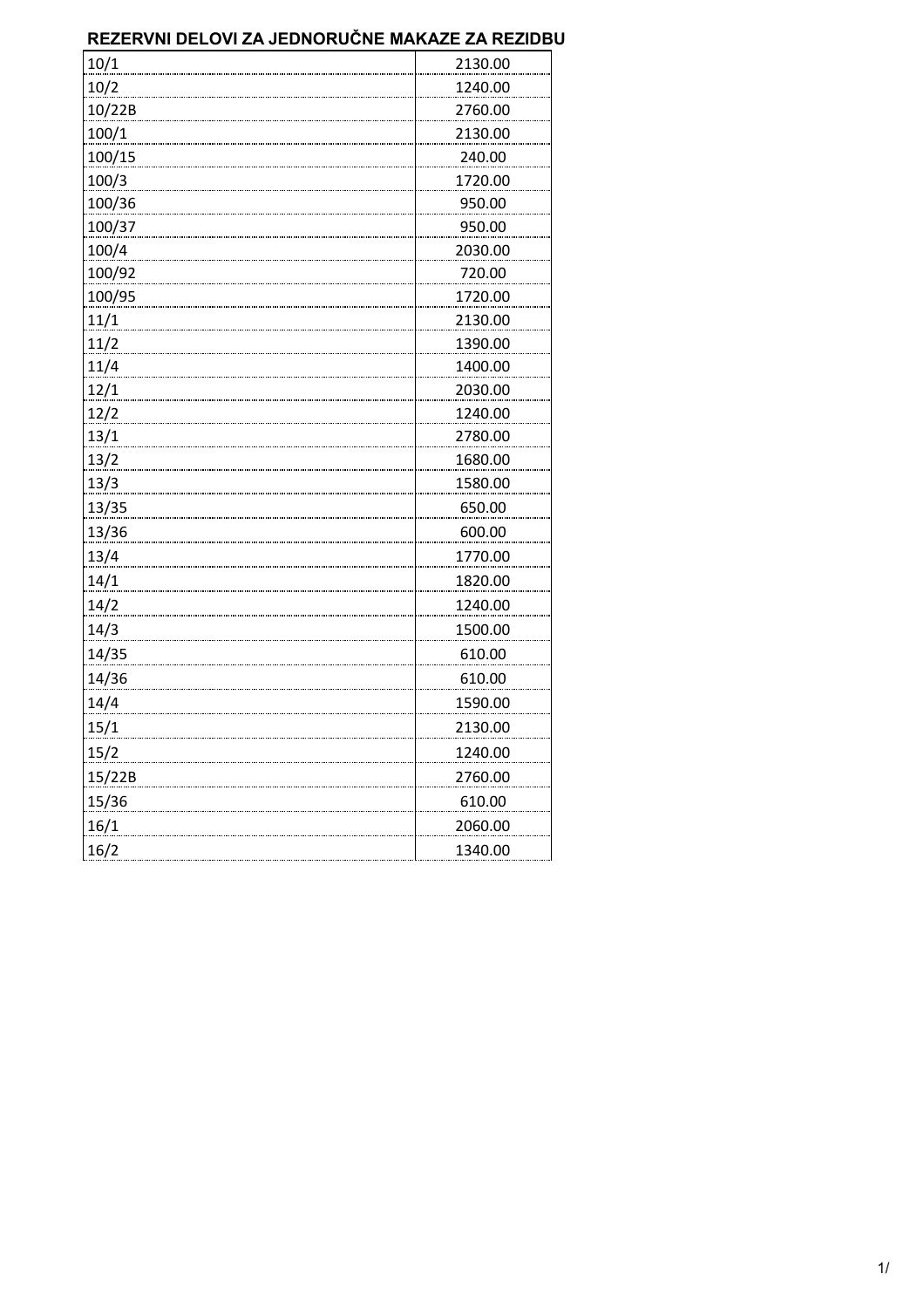| 16/3         | 1510.00  |
|--------------|----------|
| 16/35        | 610.00   |
| <u>16/36</u> | 610.00   |
| 16/4         | 1590.00  |
| 160/6        | 65.00    |
| 160/7        | 75.00    |
| 160/8        | 440.00   |
| 160/9        | 190.00   |
| 160/94       | 580.00   |
| 160L/1       | 1860.00  |
| 160L/2       | 1020.00  |
| 160L/4       | 2030.00  |
| 160S/1       | 1860.00  |
| 160S/2       | 1020.00  |
| 160S/3       | 1320.00  |
| 160S/4       | 2000.00  |
| 17/1         | 2130.00  |
| 17/2         | 1250.00  |
| 17/36        | 610.00   |
| 19/1         | 2200.00  |
| 19/3         | 1770.00  |
| 19/59        | 490.00   |
| 19/60        | 90.00    |
| 19/61        | 90.00    |
| 19/62        | 90.00    |
| 19/63        | 460.00   |
| 19/64        | 600.00   |
| 19/68        | 130.00   |
| 19/70        | 50.00    |
| 19/71        | 420.00   |
| 19/72        | 240.00   |
| 19/73        | 200.00   |
| 19/74        | 90.00    |
| 19/78        | 90.00    |
| 19/80        | 14700.00 |
| 19/84        | 3340.00  |
| 19/86        | 9780.00  |
| 19/90        | 2630.00  |
| 19/93        | 1830.00  |
| 2/1          | 2000.00  |
| 2/10         | 410.00   |
| 2/11         | 300.00   |
| 2/12         | 250.00   |
| 2/13         | 70.00    |
| 2/14         | 80.00    |
| 2/15         | 250.00   |
| 2/16         | 190.00   |
| 2/17         | 110.00   |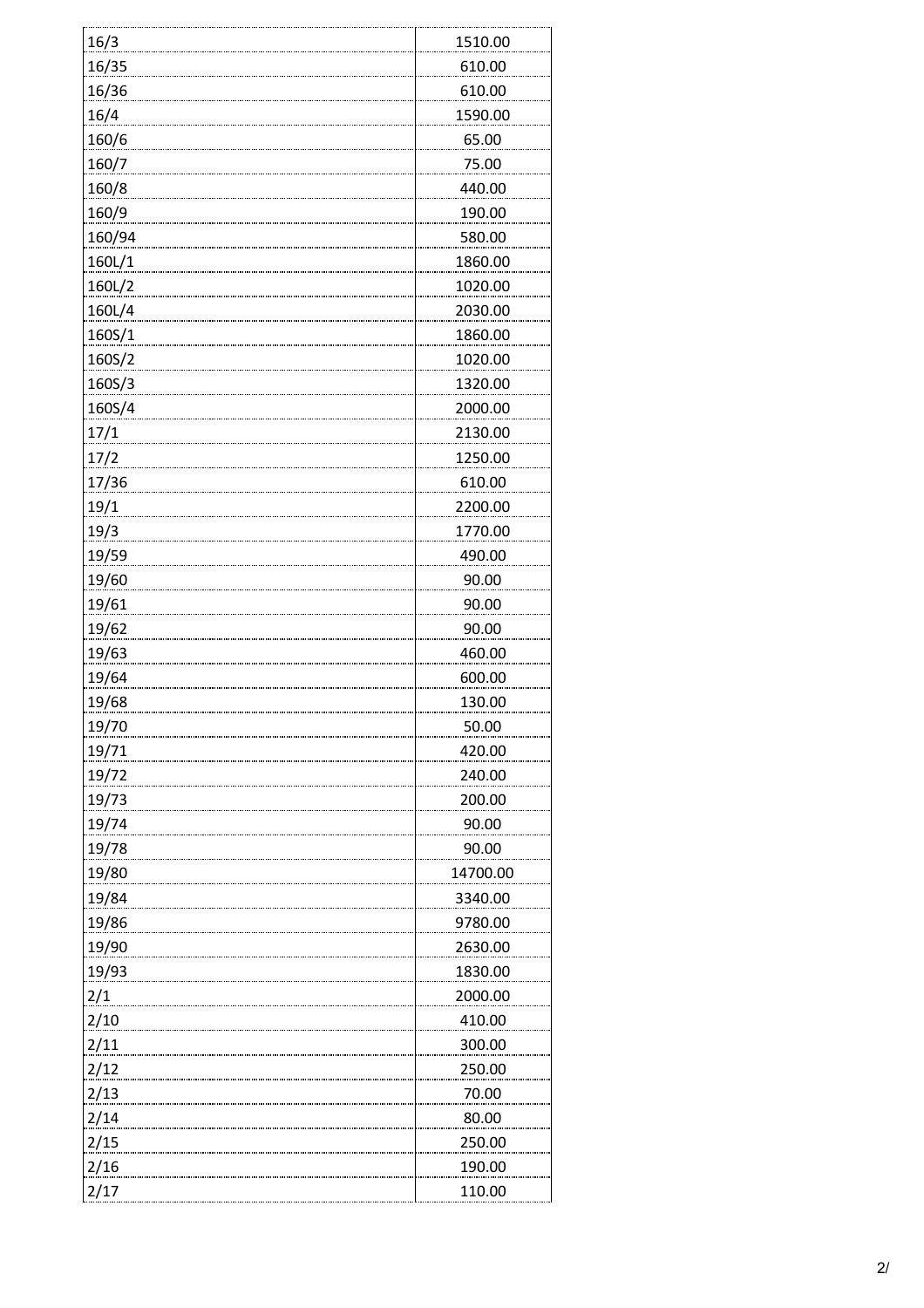| 2/18  | 110.00  |
|-------|---------|
| 2/19  | 70.00   |
| 2/2   | 2730.00 |
| 2/20  | 110.00  |
| 2/3   | 1430.00 |
| 2/30  | 70.00   |
| 2/35  | 610.00  |
| 2/36  | 600.00  |
| 2/4   | 1480.00 |
| 2/5B  | 70.00   |
| 2/7   | 30.00   |
| 2/8   | 630.00  |
| 2/9   | 550.00  |
| 2/90  | 1170.00 |
| 2/91  | 530.00  |
| 2/92  | 650.00  |
| 2/92B | 650.00  |
| 2/93  | 890.00  |
| 2/94  | 970.00  |
| 30/1  | 2000.00 |
| 30/11 | 300.00  |
| 30/12 | 240.00  |
| 30/25 | 75.00   |
| 30/3  | 1430.00 |
| 30/4  | 1160.00 |
| 30/6  | 65.00   |
| 30/7  | 65.00   |
| 30/8  | 440.00  |
| 30/9  | 210.00  |
| 30/90 | 690.00  |
| 30/91 | 530.00  |
| 30/92 | 430.00  |
| 31/13 | 40.00   |
| 31/2  | 2050.00 |
| 31/4  | 1080.00 |
| 31/6  | 70.00   |
| 31/7  | 70.00   |
| 32/1  | 1940.00 |
| 32/2  | 2000.00 |
| 32/3  | 1780.00 |
| 32/4  | 1490.00 |
| 4/1   | 2000.00 |
| 4/2   | 2680.00 |
| 4/35  | 610.00  |
| 4/36  | 610.00  |
| 4/4   | 1190.00 |
| 4/8   | 450.00  |
| 4/9   | 190.00  |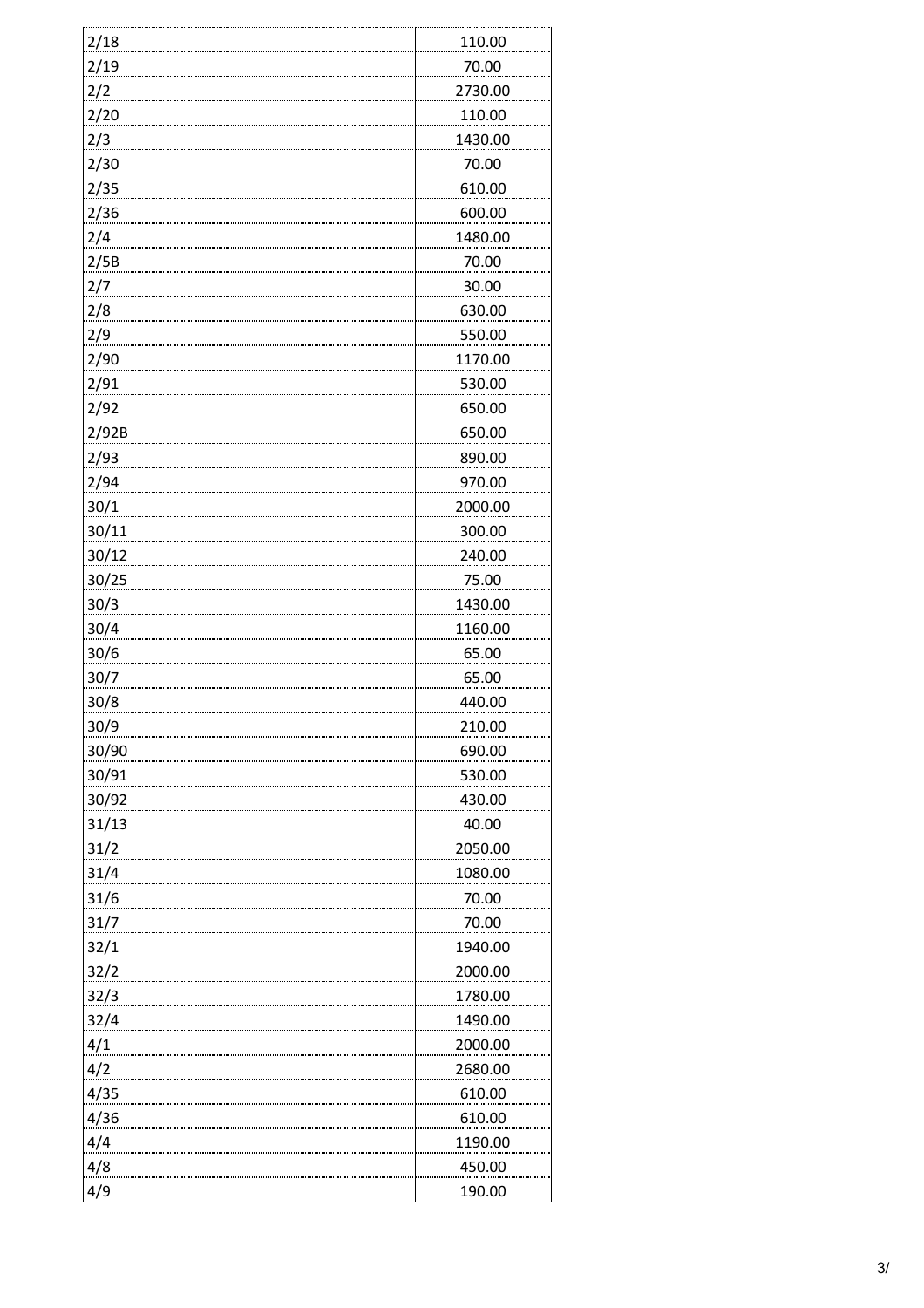| 4/90          | 610.00  |
|---------------|---------|
| 4C&H/1        | 2000.00 |
| 4C&H/95       | 800.00  |
| 5/11          | 300.00  |
| 5/13          | 1120.00 |
| 5/15          | 1770.00 |
| 5/3           | 1320.00 |
| 5/35          | 550.00  |
| 5/5B          | 70.00   |
| 5/8           | 390.00  |
| 5/91          | 530.00  |
| 5/94          | 580.00  |
| 50/1          | 2100.00 |
| 50/11         | 300.00  |
| 50/3          | 1450.00 |
| 50/4          | 2020.00 |
| 51/1          | 2000.00 |
| 6/1           | 1820.00 |
| 6/11          | 300.00  |
| 6/2           | 1250.00 |
| 6/3           | 1350.00 |
| $6/3-1$       | 1720.00 |
| 6/35          | 610.00  |
| 6/36          | 610.00  |
| 6/4           | 1410.00 |
| 6/6           | 280.00  |
| 6/7           | 280.00  |
| 6/8           | 630.00  |
| 6/90          | 1280.00 |
| 6/91          | 530.00  |
| 6/94          | 970.00  |
| 7/1           | 2130.00 |
| 7/10          | 410.00  |
| 7/2           | 1250.00 |
| 7/22B         | 2760.00 |
| 7/22C         | 2760.00 |
| 7/23          | 840.00  |
| 7/2B          | 1250.00 |
| 7/3           | 1430.00 |
| $7/3-1$       | 1820.00 |
| 7/36          | 610.00  |
| 7/4           | 1410.00 |
| 7/5B          | 70.00   |
| 7/6           | 280.00  |
| 7/7           | 280.00  |
| $\frac{7}{8}$ | 630.00  |
| 7/90          | 1290.00 |
| 7/94          | 970.00  |
| 8/1           | 2000.00 |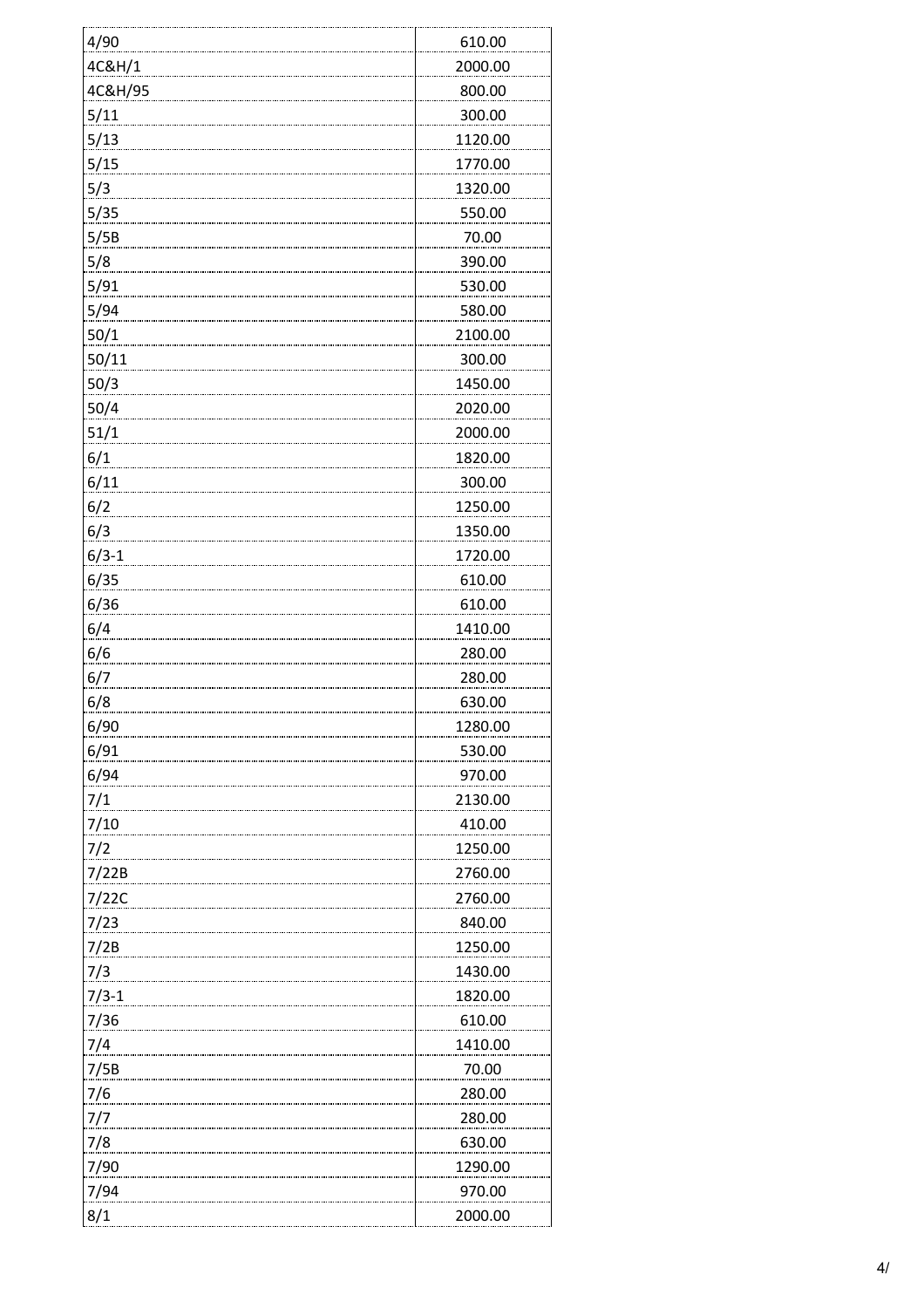| 9/1    | 2000.00 |
|--------|---------|
| 9/12   | 240.00  |
| 9/15   | 240.00  |
| 9/2    | 1250.00 |
| 9/3    | 1430.00 |
| 9/4    | 1400.00 |
| 300/11 | 130.00  |

# **REZERVNI DELOVI ZA DVORUČNE MAKAZE ZA REZIDBU**

| 20/1    | 3540.00 |
|---------|---------|
| 20/10   | 400.00  |
| 20/11   | 130.00  |
| 20/2    | 860.00  |
| 20/5    | 80.00   |
| 20/6    | 260.00  |
| 20/7    | 130.00  |
| 20/8    | 2390.00 |
| 20/9    | 530.00  |
| 20/92   | 660.00  |
| 20/93   | 640.00  |
| 20/94   | 2340.00 |
| 200/10  | 660.00  |
| 200/3   | 2700.00 |
| 200/35  | 640.00  |
| 200/37  | 3680.00 |
| 200/4   | 3230.00 |
| 200/6   | 260.00  |
| 200A/22 | 2530.00 |
| 200A/32 | 3320.00 |
| 200A/42 | 3880.00 |
| 200C/22 | 4220.00 |
| 200C/32 | 5940.00 |
| 200C/42 | 7380.00 |
| 21/1    | 4300.00 |
| 21/10   | 400.00  |
| 21/93   | 640.00  |
| 210/3   | 3130.00 |
| 210/4   | 3690.00 |
| 211/22  | 3240.00 |
| 211/3   | 3070.00 |
| 211/32  | 3530.00 |
| 211/4   | 2910.00 |
| 211/42  | 3840.00 |
| 211/6   | 230.00  |
| 211/7   | 140.00  |
| 211/8   | 1180.00 |
| 211/94  | 1610.00 |
| 22/1    | 7380.00 |
| 22/3    | 3940.00 |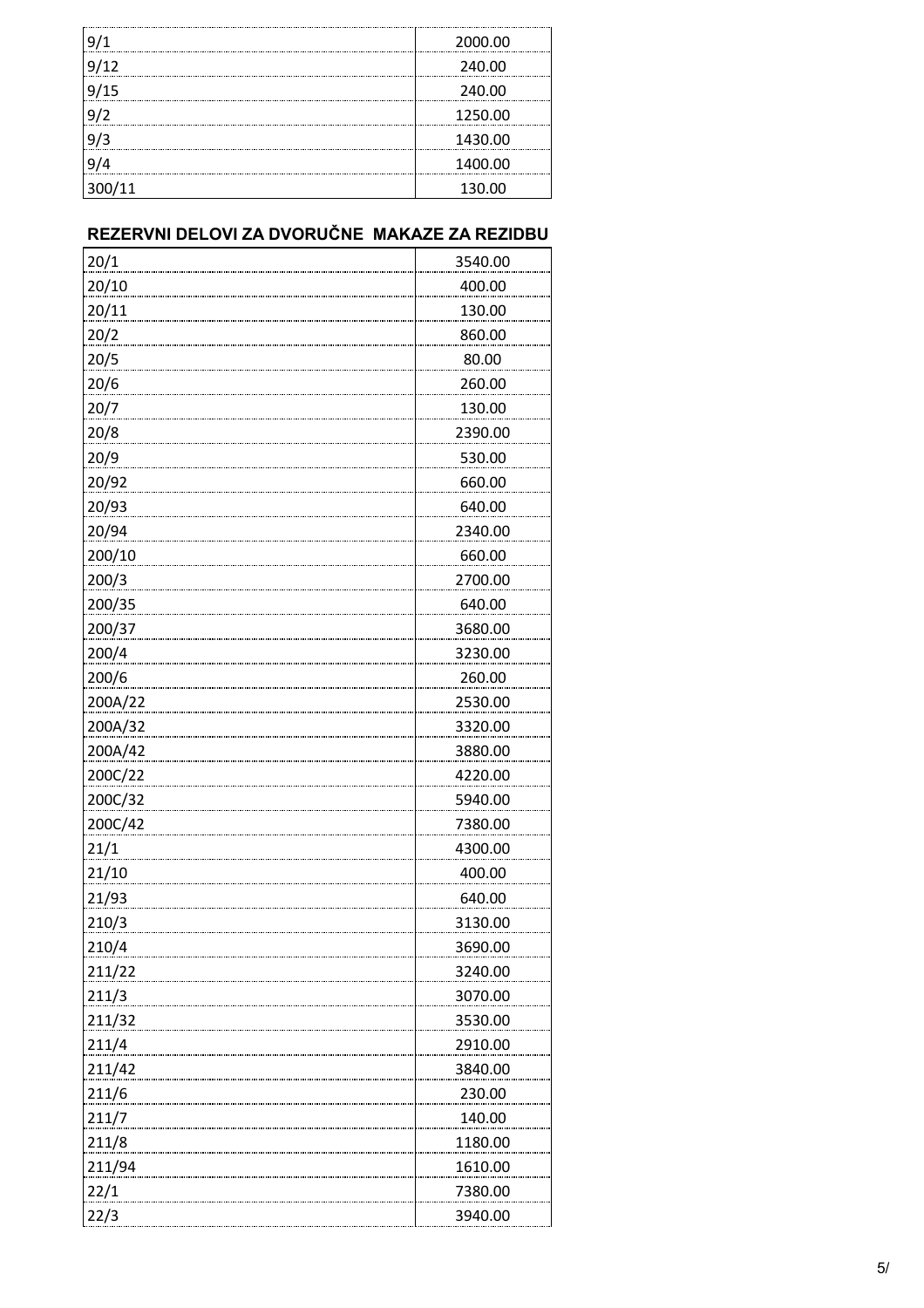| 22/4   | 4790.00  |
|--------|----------|
| 22/5   | 130.00   |
| 22/6   | 210.00   |
| 220/1  | 11100.00 |
| 220/10 | 400.00   |
| 220/2  | 6850.00  |
| 220/29 | 750.00   |
| 220/3  | 3940.00  |
| 220/34 | 2000.00  |
| 220/35 | 1950.00  |
| 220/8  | 2390.00  |
| 220/8A | 2390.00  |
| 220/93 | 700.00   |
| 23/1   | 3900.00  |
| 230/1  | 12390.00 |
| 230/2  | 6850.00  |
| 230/4  | 4220.00  |
| 230/8  | 2100.00  |
| 231/1  | 12380.00 |
| 231/2  | 6830.00  |
| 231/4  | 4220.00  |
| 231/8  | 2160.00  |
| 29/1   | 8780.00  |
| 29/3   | 3000.00  |
| 29/58  | 5740.00  |
| 29/68  | 110.00   |
| 29/73  | 2500.00  |
| 29/74  | 3030.00  |
| 29/75  | 180.00   |
| 29/76  | 180.00   |
| 29/80  | 8220.00  |

#### **REZERVNI DELOVI ZA TESTERE**

| 60/1   | 1130.00 |
|--------|---------|
| 60/2   | 500.00  |
| 60/4   | 90.00   |
| 60/5   | 90.00   |
| 600/10 | 580.00  |
| 600/3  | 2000.00 |
| 61/4   | 180.00  |
| 61/5   | 180.00  |
| 610/12 | 650.00  |
| 610/7  | 1000.00 |
| 611/3  | 3630.00 |
| 611/7  | 1000.00 |
| 62/1   | 200.00  |
| 621/3  | 3190.00 |
| 621/7  | 1000.00 |
| 630/12 | 630.00  |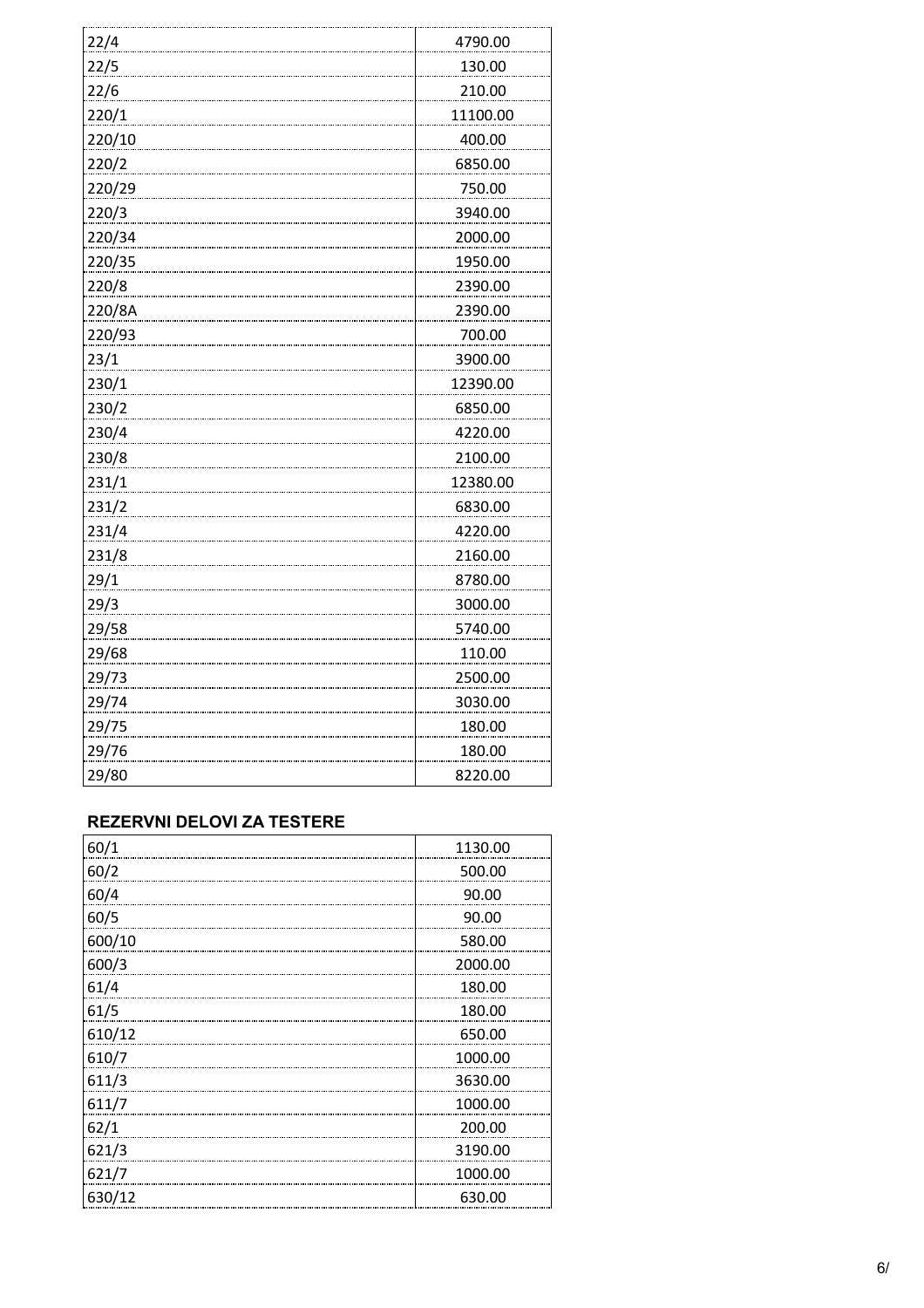| 630/3   | 3250.00 |
|---------|---------|
| 630/301 | 570.00  |
| 630/7   | 970.00  |
| 640/3   | 2800.00 |
|         | 970.00  |

# **REZERVNI DELOVI ZA JEDNORUČNE REZAČE KABLOVA**

| C7/10 | 320.00 |
|-------|--------|
| C7/35 | 530.00 |
| C7/4  | 830.00 |
| LC775 | 370.00 |

## **REZERVNI DELOVI ZA DVORUČNE REZAČE KABLOVA**

| C108/10             | 320.00        |
|---------------------|---------------|
| C108/11             | 140.00        |
| C108/12             | 1660.00       |
| C108/13             | 2620.00       |
| C108/14             | 7980.00       |
| C108/15             | 80.00         |
| C108/17             | 8630.00       |
| C108/2              | 5400.00       |
| C <sub>108</sub> /3 | 1290.00       |
| C108/5              | 10600.00      |
| C108/6              | 2560.00       |
| C108/8              | 190.00        |
| C108/9              | 190.00        |
| C112/10             | 340.00        |
| C112/12             | 2710.00       |
| C112/13             | 3360.00       |
| C112/14             | 10150.00      |
| C112/17             | 11110.00      |
| C112/18             | 1120.00       |
| C112/19             | 3570.00       |
| C112/2              | 7200.00       |
| C112/20             | 370.00        |
| C112/21             | 580.00        |
| C112/22             | 490.00        |
| C112/5              | 13580.00      |
| C112/6              | 3030.00       |
| C112/7              | 150.00        |
| C12/10              | 290.00        |
| C12/11              | <u>110.00</u> |
| C12/2               | 5720.00       |
| C12/3               | 1300.00       |
| C12/4               | 90.00         |
| C12/5               | 7090.00       |
| C12/90              | 3000.00       |
| C16/10              | 360.00        |
| C16/2               | 7580.00       |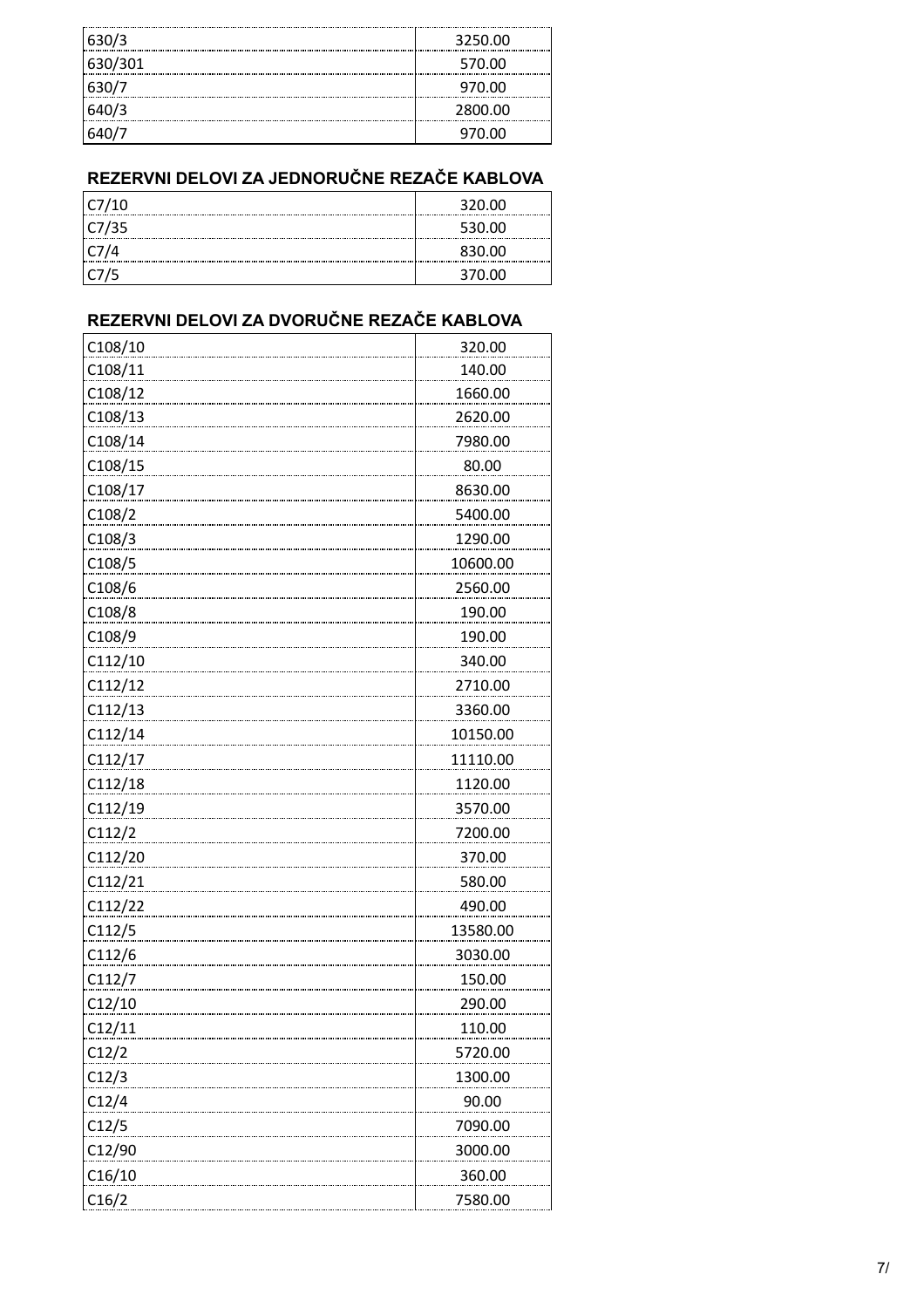| C16/3  | 1610.00  |
|--------|----------|
| C16/4  | 90.00    |
| C16/5  | 10400.00 |
| C16/90 | 3280.00  |
| C16E/5 | 10600.00 |
| C9/10  | 200.00   |
| C9/11  | 90.00    |
| C9/2   | 3570.00  |
| C9/3   | 980.00   |
| C9/4   | 80.00    |
| C9/5   | 4300.00  |
| C9/90  | 2470.00  |

#### **REZERVNI DELOVI ZA PNEUMATSKE MAKAZE**

| 70/1  | 6400.00 |
|-------|---------|
| 70/11 | 500.00  |
| 70/12 | 4630.00 |
| 70/13 | 670.00  |
| 70/14 | 160.00  |
| 70/15 | 380.00  |
| 70/16 | 150.00  |
| 70/17 | 9630.00 |
| 70/18 | 870.00  |
| 70/19 | 3240.00 |
| 70/20 | 200.00  |
| 70/28 | 310.00  |
| 70/3  | 3390.00 |
| 70/30 | 440.00  |
| 70/31 | 270.00  |
| 70/32 | 240.00  |
| 70/33 | 260.00  |
| 70/34 | 150.00  |
| 70/36 | 730.00  |
| 70/38 | 750.00  |
| 70/5  | 1980.00 |
| 70/50 | 6850.00 |
| 70/51 | 9850.00 |
| 70/52 | 2020.00 |
| 70/53 | 1160.00 |
| 70/54 | 1010.00 |
| 70/55 | 70.00   |
| 70/56 | 540.00  |
| 70/57 | 570.00  |
| 70/58 | 130.00  |
| 70/59 | 100.00  |
| 70/6  | 9550.00 |
| 70/66 | 900.00  |
| 70/67 | 460.00  |
| 70/68 | 150.00  |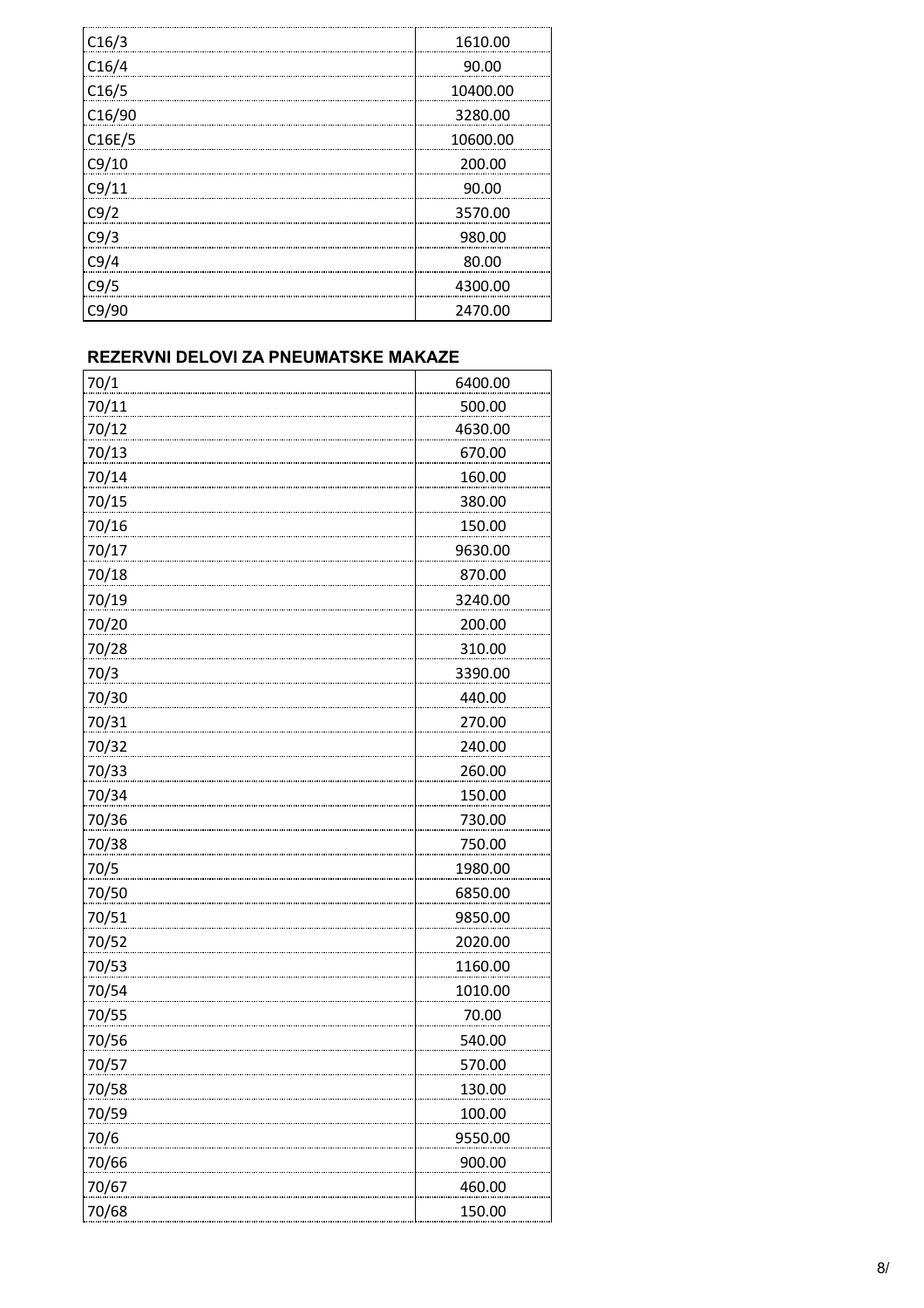| 70/69 | 280.00   |
|-------|----------|
| 70/72 | 500.00   |
| 70/73 | 340.00   |
| 70/74 | 340.00   |
| 70/8  | 6850.00  |
| 70/9  | 2030.00  |
| 73/18 | 800.00   |
| 73/70 | 1150.00  |
| 73/90 | 1150.00  |
| 74/1  | 17850.00 |
| 74/10 | 90.00    |
| 74/11 | 1010.00  |
| 74/12 | 90.00    |
| 74/13 | 90.00    |
| 74/14 | 40.00    |
| 74/15 | 40.00    |
| 74/16 | 940.00   |
| 74/21 | 690.00   |
| 74/22 | 300.00   |
| 74/23 | 90.00    |
| 74/24 | 350.00   |
| 74/31 | 370.00   |
| 74/34 | 1920.00  |
| 74/4  | 380.00   |
| 74/40 | 25860.00 |
| 74/41 | 2590.00  |
| 74/42 | 15750.00 |
| 74/5  | 3980.00  |
| 74/8  | 460.00   |
| 74/9  | 460.00   |
| 75/61 | 9980.00  |
| 75/63 | 6660.00  |
| 75/64 | 5450.00  |
| 75/65 | 1220.00  |
| 76/61 | 17230.00 |
| 77/61 | 20580.00 |
| 79/1  | 17850.00 |
| 79/10 | 530.00   |
| 79/40 | 25850.00 |
| P/11  | 70.00    |
| P/12  | 70.00    |
| P/14  | 70.00    |
| P/1D  | 5950.00  |
| P/2D  | 1300.00  |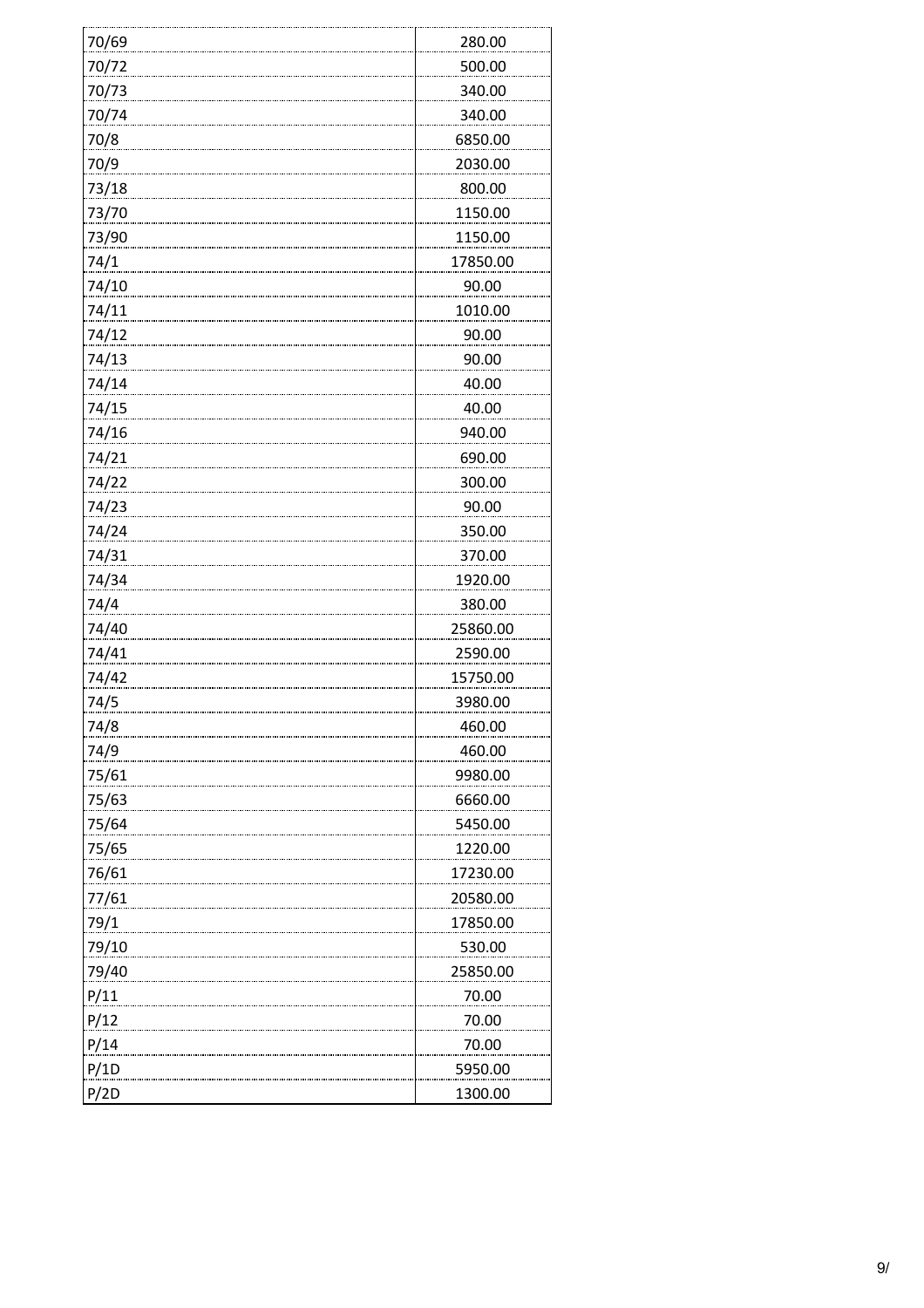### **REZERVNI DELOVI ZA ELEKTRIČNE MAKAZE**

| 80/1       | 5850.00  |
|------------|----------|
| 80/10      | 60.00    |
| 80/11      | 60.00    |
| 80/19      | 60.00    |
| 80/2       | 5090.00  |
| 80/27      | 90.00    |
| 80/33      | 300.00   |
| 80/34      | 1330.00  |
| 80/35      | 320.00   |
| 80/37      | 110.00   |
| 80/38      | 100.00   |
| 80/40      | 3500.00  |
| 80/401     | 3400.00  |
| 80/408     | 1730.00  |
| 80/41      | 6870.00  |
| 80/44      | 8260.00  |
| 80/47      | 70.00    |
| 80/48      | 120.00   |
| 80/49      | 220.00   |
| 80/5       | 350.00   |
| 80/8       | 1800.00  |
| 80/916     | 11600.00 |
| 800/106    | 350.00   |
| 800/107    | 1680.00  |
| 800/11     | 30.00    |
| 800/114    | 5990.00  |
| 800/115    | 730.00   |
| 800/116    | 60900.00 |
| 800/117    | 320.00   |
| 800/118    | 6000.00  |
| 800/12     | 2170.00  |
| 800/126    | 370.00   |
| 800/127    | 2840.00  |
| 800/13     | 950.00   |
| 800/14     | 160.00   |
| 800/15     | 70.00    |
| 800/15A    | 140.00   |
| 800/17     | 16380.00 |
| 800/17.150 | 18800.00 |
| 800/17.400 | 28670.00 |
| 800/18     | 10630.00 |
| 800/19     | 30.00    |
| 800/194    | 80.00    |
| 800/195    | 120.00   |
| 800/196    | 30.00    |
| 800/197    | 30.00    |
| 800/2      | 3870.00  |
| 800/209.CH | 1370.00  |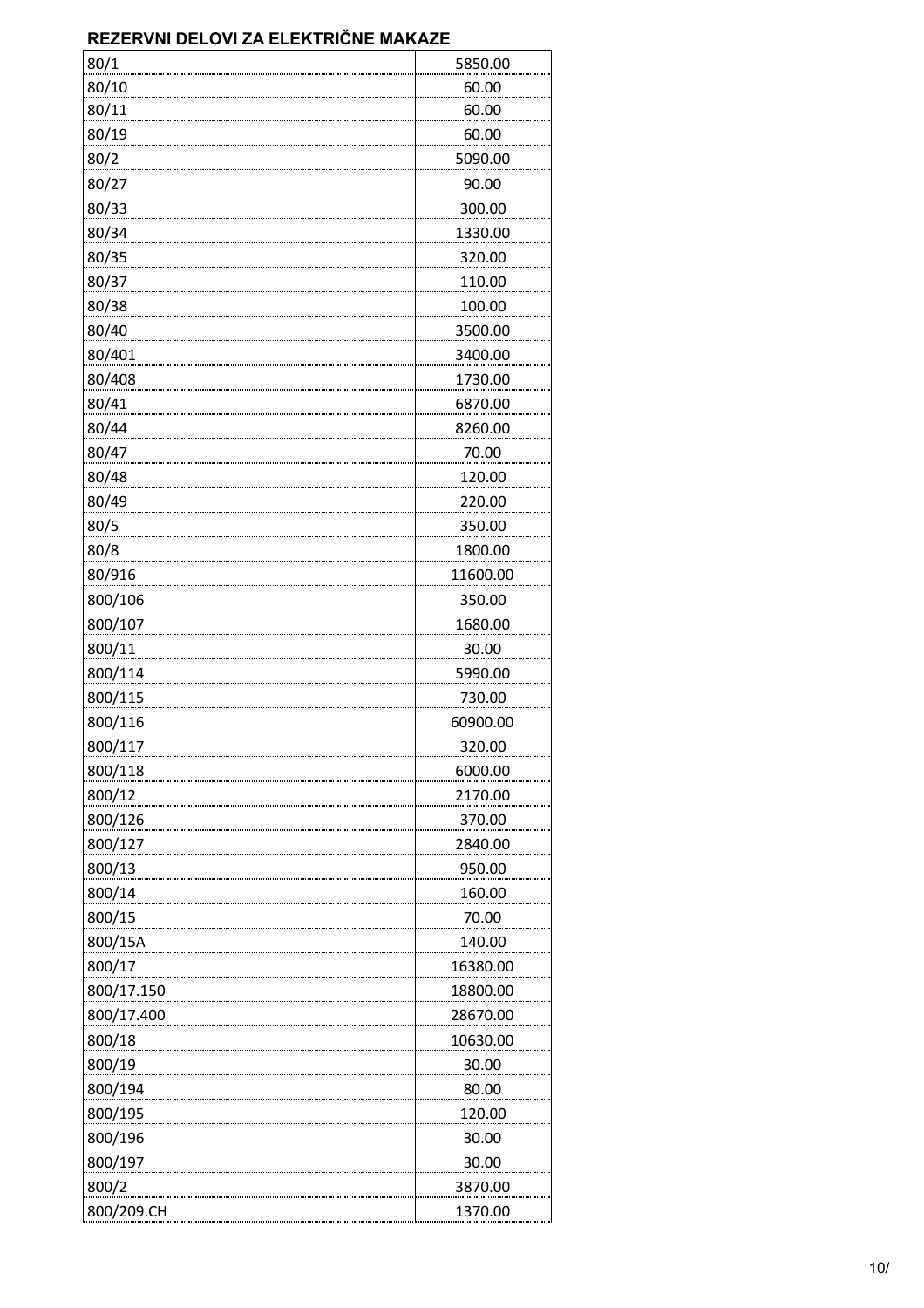| 800/21  | 1740.00  |
|---------|----------|
| 800/23  | 2060.00  |
| 800/24  | 120.00   |
| 800/28  | 1570.00  |
| 800/29  | 70.00    |
| 800/3   | 20640.00 |
| 800/30  | 320.00   |
| 800/301 | 530.00   |
| 800/32  | 31600.00 |
| 800/34  | 850.00   |
| 800/35  | 330.00   |
| 800/36  | 9030.00  |
| 800/4   | 13440.00 |
| 800/45  | 1400.00  |
| 800/5   | 320.00   |
| 800/50  | 1730.00  |
| 800/513 | 310.00   |
| 800/72  | 40000.00 |
| 800/74  | 87570.00 |
| 800/75  | 37720.00 |
| 800/76  | 150.00   |
| 800/77  | 120.00   |
| 800/810 | 45150.00 |
| 800/916 | 7500.00  |
| 800/917 | 340.00   |
| 800F/1  | 4490.00  |
| 800F/2  | 5360.00  |
| 800G/18 | 10630.00 |
| 800G/2  | 5040.00  |
| 800G/3  | 17540.00 |
| 800M/1  | 7620.00  |
| 800M/2  | 8530.00  |
| 801/1   | 4580.00  |
| 801/111 | 1500.00  |
| 801/114 | 90.00    |
| 801/12  | 2000.00  |
| 801/13  | 1630.00  |
| 801/14  | 150.00   |
| 801/16  | 3360.00  |
| 801/18  | 2520.00  |
| 801/3   | 11190.00 |
| 801/36  | 10680.00 |
| 801/4   | 1660.00  |
| 801/67  | 670.00   |
| 801/69e | 3230.00  |
| 801/71  | 2730.00  |
| 801/72  | 35850.00 |
| 801/73b | 8000.00  |
| 801/74  | 42820.00 |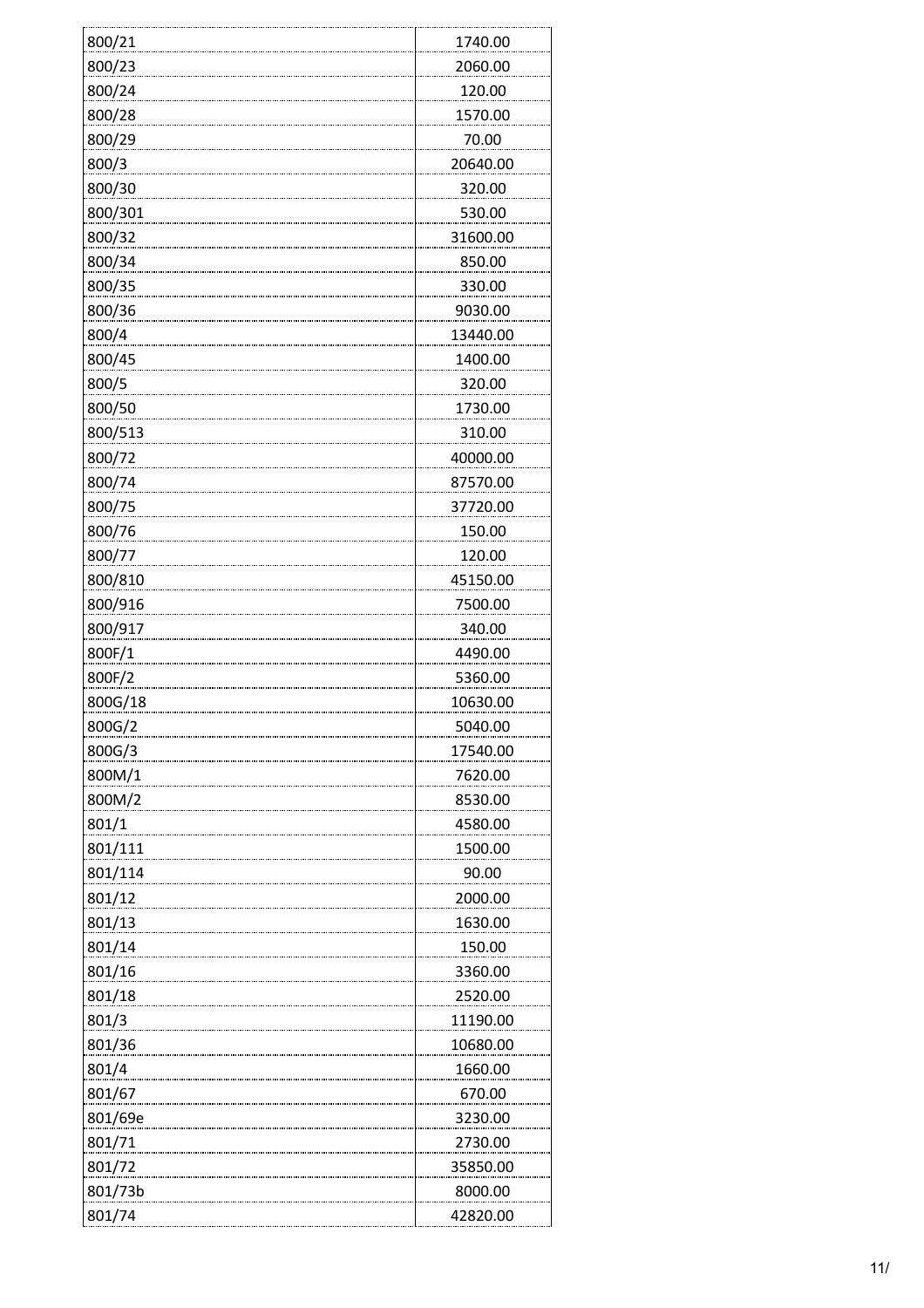| 801/75    | 1760.00  |
|-----------|----------|
| 801/76    | 950.00   |
| 801/77    | 8220.00  |
| 801/8     | 2860.00  |
| 801/916b  | 2910.00  |
| 801/917b  | 10260.00 |
| 801G/1    | 4580.00  |
| 801G/3    | 11190.00 |
| 802/1     | 4660.00  |
| 802/12    | 1950.00  |
| 802/2     | 4190.00  |
| 802/3     | 12680.00 |
| 802/36    | 10990.00 |
| 802/4     | 2710.00  |
| 802/67    | 990.00   |
| 802/68    | 1270.00  |
| 802/69    | 2790.00  |
| 802/70    | 710.00   |
| 802/71    | 2790.00  |
| 802/72    | 36040.00 |
| 802/73    | 8000.00  |
| 802/916   | 5630.00  |
| 802G/1    | 4660.00  |
| 802G/2    | 4190.00  |
| 802G/3    | 12680.00 |
| 802X      | 9850.00  |
| 802X/1    | 5630.00  |
| 802XG     | 9850.00  |
| 802XG/1   | 5630.00  |
| 810/1     | 6440.00  |
| 810/18    | 10620.00 |
| 810/2     | 8000.00  |
| 810/3     | 17520.00 |
| 810/916   | 7500.00  |
| 811       | 8820.00  |
| 811/1     | 5190.00  |
| 811/111   | 1720.00  |
| 811/13    | 1760.00  |
| 811/18    | 2700.00  |
| 811/2     | 4400.00  |
| 811/3     | 11370.00 |
| 811/36    | 11060.00 |
| 811/4     | 1820.00  |
| 811/72    | 46260.00 |
| 811/917b  | 13430.00 |
| 811B      | 8830.00  |
| 811B/1    | 5190.00  |
| 811B/2    | 4390.00  |
| 811B/917b | 13430.00 |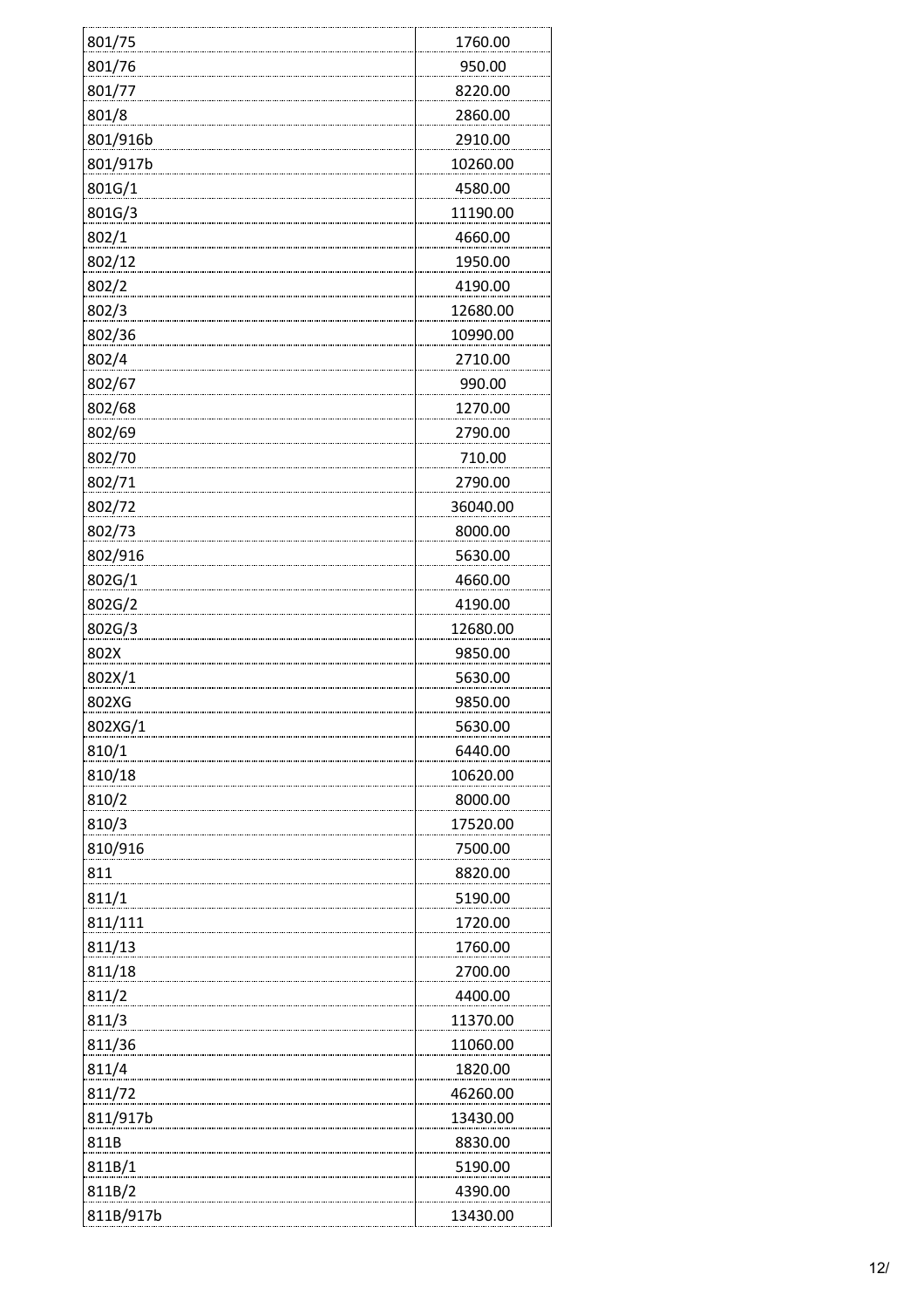| 812/1    | 5200.00  |
|----------|----------|
| 812/3    | 14080.00 |
| 812/36   | 11120.00 |
| 812/72   | 46750.00 |
| 812/916  | 5630.00  |
| 812X     | 12300.00 |
| 812X/1   | 6280.00  |
| 820/1    | 5940.00  |
| 820/11   | 100.00   |
| 820/111  | 1960.00  |
| 820/12   | 6670.00  |
| 820/12b  | 6300.00  |
| 820/15   | 3680.00  |
| 820/157  | 460.00   |
| 820/16   | 4580.00  |
| 820/18   | 3070.00  |
| 820/19   | 40.00    |
| 820/2    | 7720.00  |
| 820/20   | 40.00    |
| 820/23   | 3080.00  |
| 820/24   | 200.00   |
| 820/29   | 760.00   |
| 820/3    | 9930.00  |
| 820/31   | 120.00   |
| 820/32   | 19760.00 |
| 820/33   | 100.00   |
| 820/34   | 1040.00  |
| 820/35   | 70.00    |
| 820/36   | 13080.00 |
| 820/4    | 2530.00  |
| 820/40   | 40.00    |
| 820/401  | 3070.00  |
| 820/41   | 270.00   |
| 820/45   | 4330.00  |
| 820/47   | 40.00    |
| 820/493  | 61950.00 |
| 820/498  | 15860.00 |
| 820/499  | 1550.00  |
| 820/5    | 390.00   |
| 820/500  | 2610.00  |
| 820/501  | 1160.00  |
| 820/6    | 240.00   |
| 820/72   | 31250.00 |
| 820/74   | 51700.00 |
| 820/8    | 2860.00  |
| 820/916b | 3150.00  |
| 820/917b | 14130.00 |
| 820B     | 13050.00 |
| 820B/1   | 5940.00  |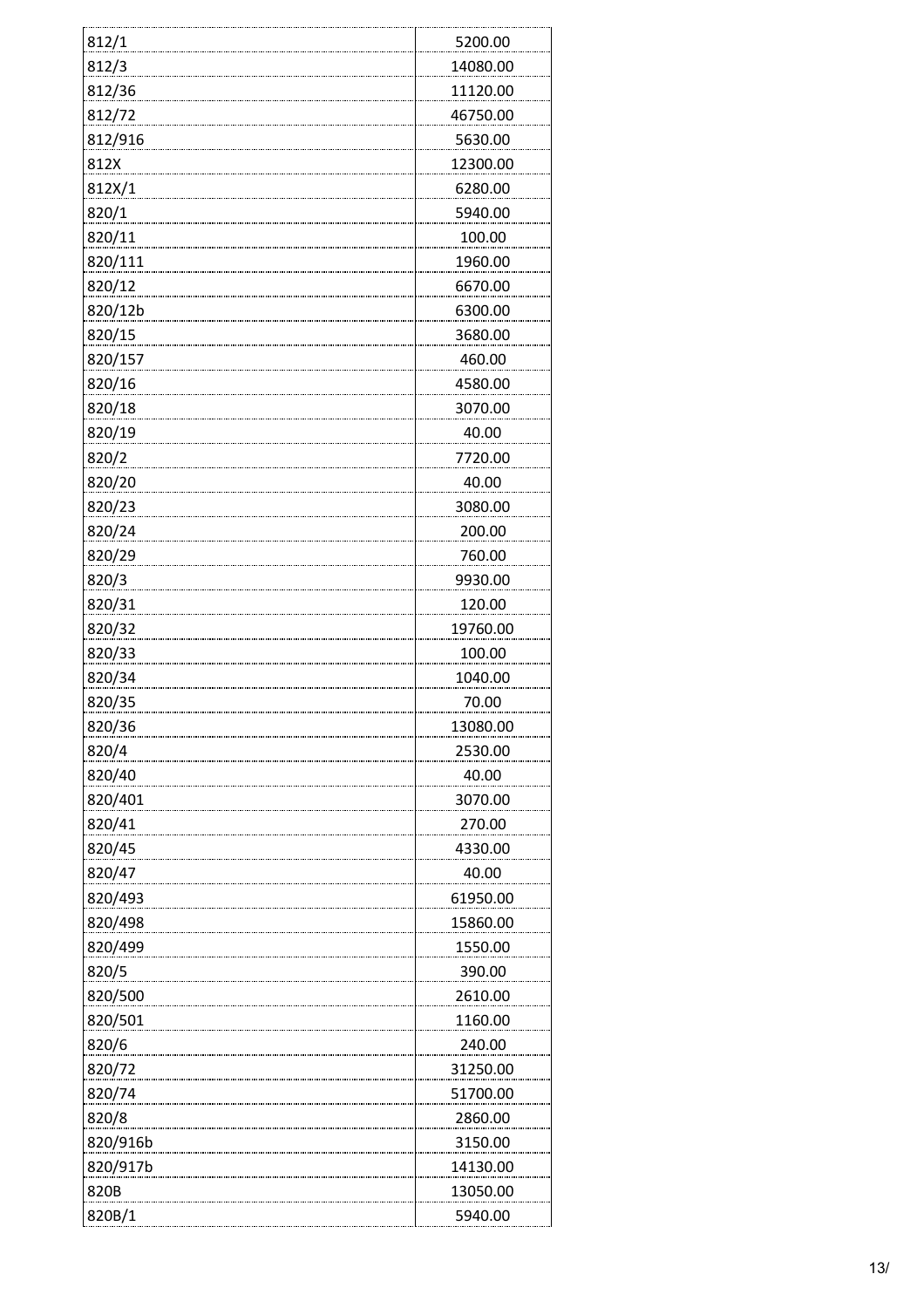| 820B/2      | 7720.00  |
|-------------|----------|
| 820B/917b   | 14130.00 |
| 822/111     | 1970.00  |
| 822/13      | 2600.00  |
| 822/18      | 2800.00  |
| 822/3       | 15490.00 |
| 822/4       | 2800.00  |
| 822/72      | 30700.00 |
| 822/77      | 4510.00  |
| 822/78      | 46470.00 |
| 822/916     | 6480.00  |
| 822X        | 16350.00 |
| 822X/1      | 7840.00  |
| 880/1       | 12600.00 |
| 880/100 01  | 1160.00  |
| 880/100 02  | 9450.00  |
| 880/100 03  | 3630.00  |
| 880/100 04A | 12660.00 |
| 880/100 04B | 14250.00 |
| 880/100 05  | 3050.00  |
| 880/100 06  | 1110.00  |
| 880/100 07  | 8990.00  |
| 880/100 08  | 8310.00  |
| 880/100 09  | 2980.00  |
| 880/107     | 14250.00 |
| 880/108     | 1200.00  |
| 880/116     | 51000.00 |
| 880/127     | 3560.00  |
| 880/128     | 2420.00  |
| 880/17      | 11270.00 |
| 880/17.400  | 22120.00 |
| 880/2       | 11480.00 |
| 880/290 NS  | 14250.00 |
| 880/3       | 1550.00  |
| 880/300     | 7270.00  |
| 880/303     | 1080.00  |
| 880/305     | 1080.00  |
| 880/306     | 1080.00  |
| 880/4       | 700.00   |
| 880/5       | 450.00   |
| 880/6       | 480.00   |
| 880/7       | 450.00   |
| 880D/2      | 11480.00 |
| 880D/3      | 1550.00  |
| 880DG/3     | 1550.00  |
| 882/1       | 19430.00 |
| 882/116     | 52090.00 |
| 882/17      | 11240.00 |
| 882/2       | 16910.00 |